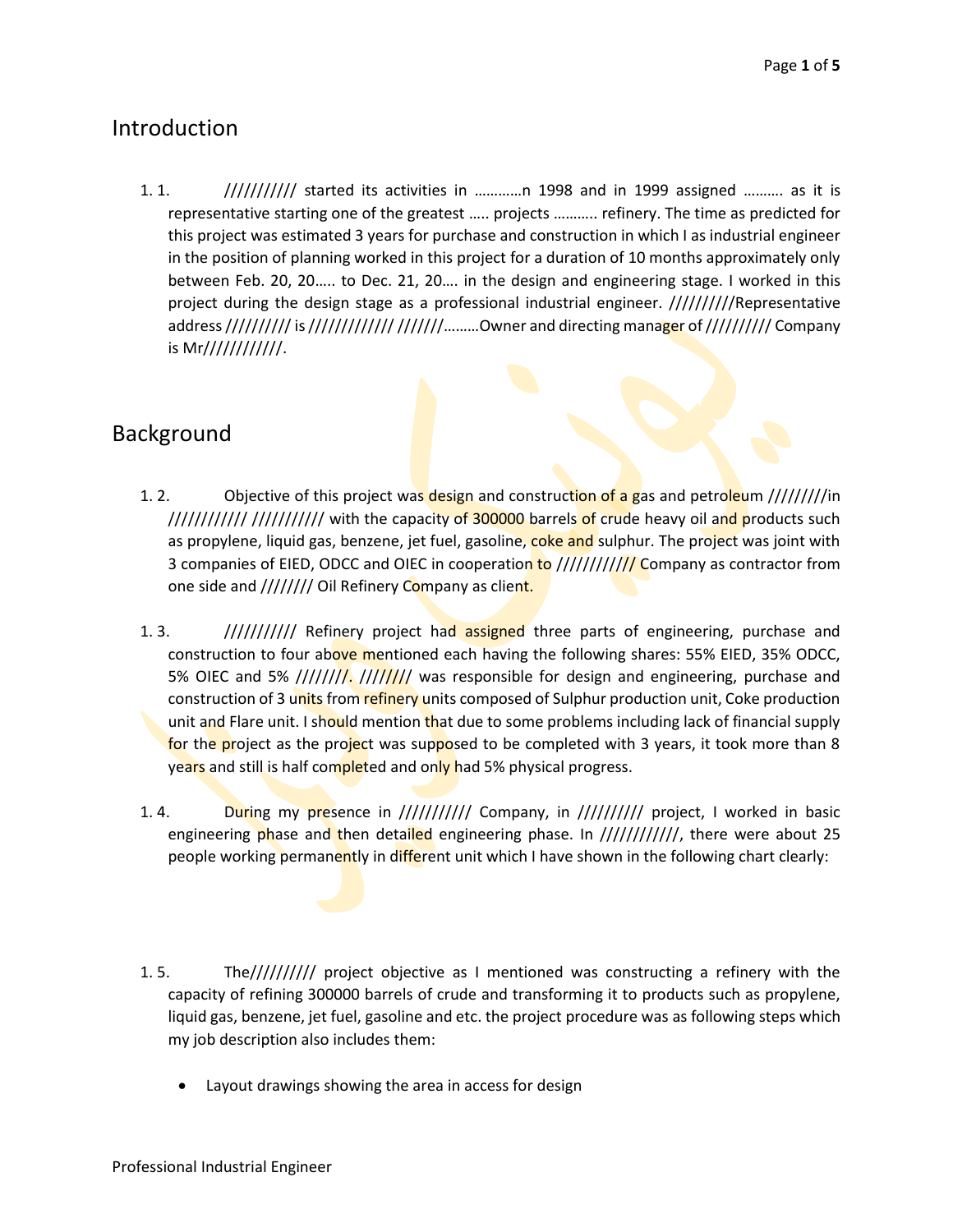- Geotechnical report booklet (indicating type of soil, and strength rate of the construction site)
- Design, purchase and construction standards
- List of vendors approved by client
- Receiving technical documents and standards as approved by client in different parts that contractor was obliged to follow them (for example in ASME standard and etc.)
- Receiving procedures, and work performance methods in different parts such as reporting, documents delivery method and how to calculate project progress

after receiving the abovementioned documents by the contractor, I started basic engineering in team namely the overall design of project was created.

# Personal Engineering Activity

- 1. 6. In the beginning of the project, I prepared the detailed schedule plan according to the determined time period in the contract that this stage probably is the first and most important step in project in order to control and supervise the works. The main duties of the planning unit that I worked in it as industrial engineer – planning expert were preparing WBS (Work Breakdown Structure) of the project  $-$  first and second level of it were already defined and more levels of work breakdown according to the contractor need could be done. I prepared the scheduled plan according to the received procedures from client and also approved WBS. In ////////////// project, according to the contract terms, I used Primavera Enterprise Version 5.
- 1. 7. For the purpose of preparing schedule plan, first I obtained list of activities from each working unit along with time required for each activity as well as required manpower. For example, in engineering unit, I received list of engineering documents along with required manhour from process unit in engineering part of the project. As planning department, I matched time and list of work existing in he contracts so that deficiencies and contradictions are removed. Then I compared suggested time for work conduction with similar completed activities in previous projects so that there is not a big difference. In one case, for preparing a mechanical datasheet document, there was need for 20 man-hours.
- 1. 8. I used my experiences from previous projects. After completing works list and conduction time, I entered activities. Using Primavera, and according to the defined breakdown structure in the software, after recording all activities, I had a separate meeting with each of the working units and created relationships between activities of that specific unit with the activities of the unit itself and or other teams' activities. Then I allocated resources defined from before in access (project management had provided to the planning unit) in the software. Then I compared written plan to the contract set time and if it was more than the time defined in the contract, I reduced time of that activity by allocating more resources and or working and adding up working hours.
- 1. 9. In case the obtained time was less, by increasing time of performing critical activities, I increased time of project so that risk of not doing the project activities on a timely manner was reduced. Moreover, resources allocation rate was also taken into account so that in case there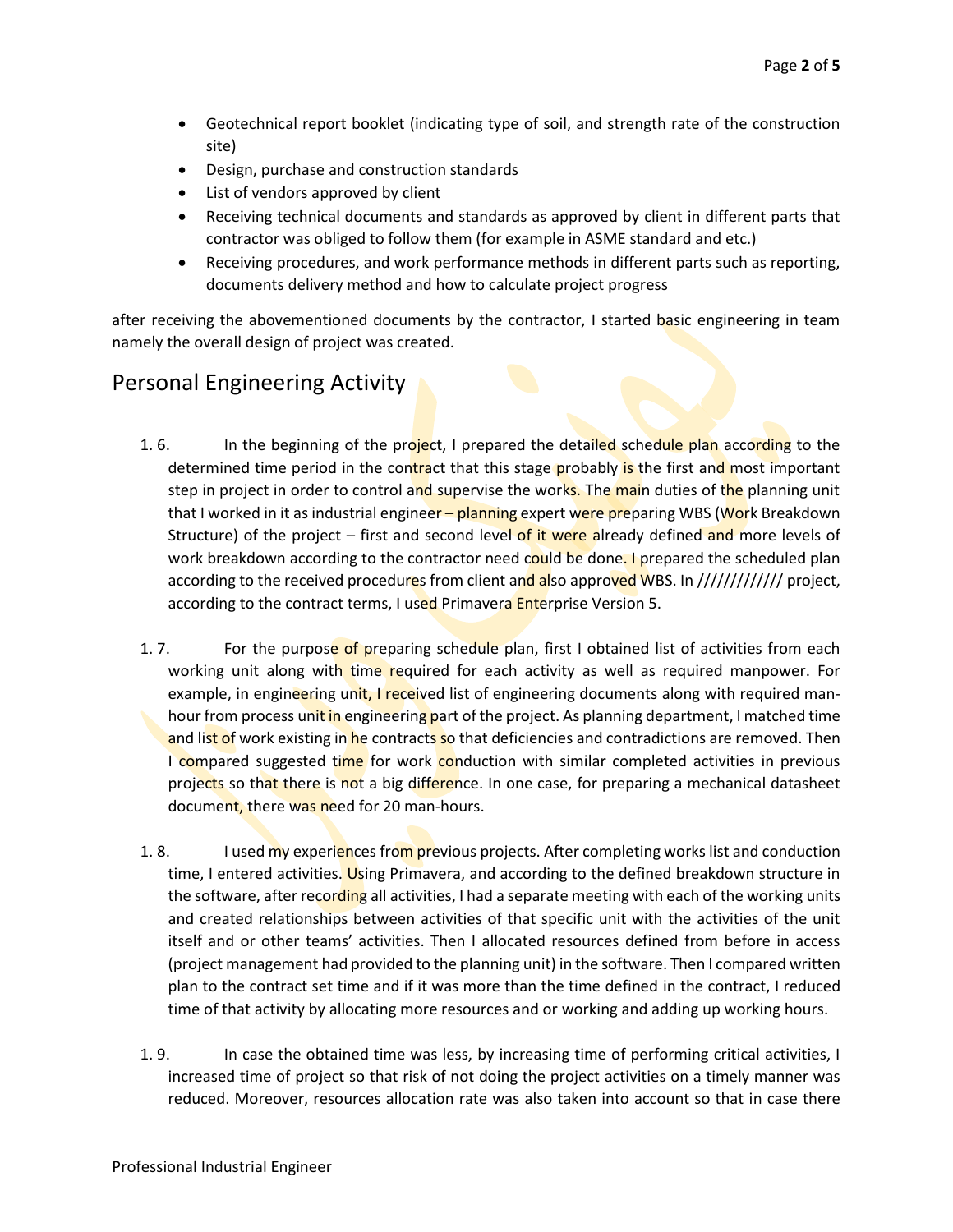was a shortage, in order to obviate shortcomings, I started planning increasing working hour and or temporary recruitment as solutions that I applied.

- 1. 10. After removing the mentioned problems, I sent them to the project manager for comments and inspection. After receiving project management comments and removing them, I sent them to OIEC Company. After merging the report with the other two companies and coordination of schedule, the final one was sent to the client. Client experts considered the received plan and after, I held the coordination meeting for removing ambiguities and considering comments with all the other companies. After application of plan comments approved by both parties, all parties were obliged to follow it to the end of project.
- 1. 11. I allocated weight factor to each of the activities in order to calculate and prepare progress report according to probable costs for each activity – I divided costs of each activity to total cost of all activities. I should mention that weight of both primary levels were announced by client. I prepared reporting formats from working units according to the scheduled plan. I prepared and sent periodical reports on a monthly and weekly basis to the project manager using MS Excel software.
- 1. 12. I included different items in my reports composed of activities done in the past, new activities, work progress, plan deviation from reality, work progress diagram in different levels, delay reasons, concerns and problems as well as solutions and suggested plans for obviating problems.
- 1. 13. I followed up and received reports from different working units for preparing work progress report. I participated also in meetings with planning management in relation to issues of project control.
- 1. 14. One of the big problems that occurred during my presence was delay in the schedule that made client worried. Delay in engineering design resulted delay in other parts of the project and considering that /////////// project had national scale could result in economic problems on the entire country industry and economy and following the people life and moreover, the project was followed by high ranking **political authorities of the country making the project more vulnerable.**
- 1. 15. Therefore, project management requested explanation of this problem and solution to prevent it happen again. I as an experienced industrial engineer in cooperation to project control and planning management with repeated checks and careful consideration of all received reports from different units and having meetings and listening to the explanations from executive managers and working unit, using my communications skills, I found out that delays root has several key documents that listed as following: piping plot plan for units, process flow diagram and piping and instrument diagram.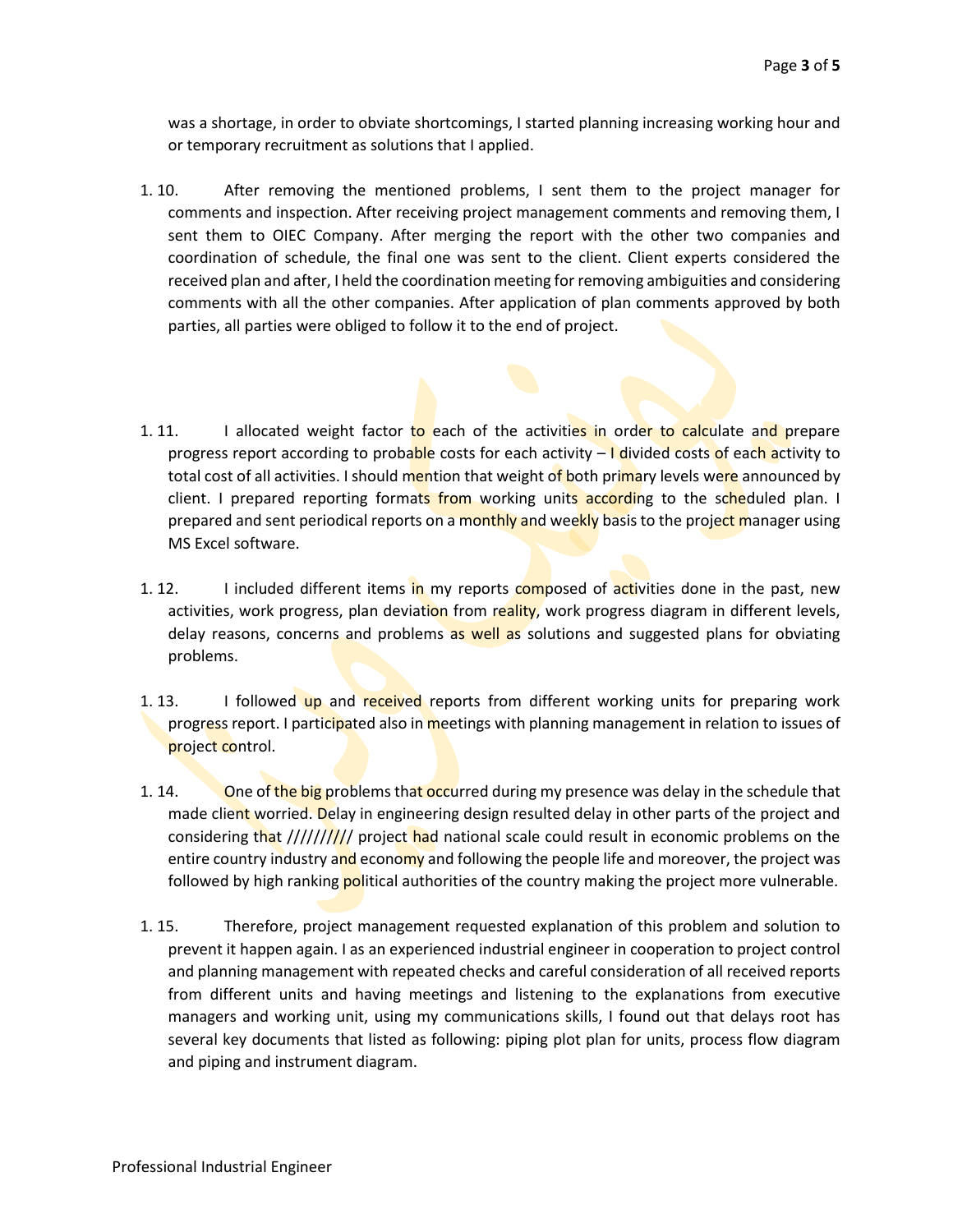- 1. 16. Considering the fact that these documents were counted as key and basics documents as main pre-requisite for other parts, therefore not receiving the finalized and approved documents by client would results in delay in other departments. In order to solve this problem, in the first stage, in consultation to the project management, I requested an urgent meeting with the presence of all related people (process group and piping group) with other managers in the project and during the meetings everyone talked and expressed comments and problems. At the end, after clarification of comments on all parties, I decided to conclude the comments and viewpoints and reconsider and correct the documents.
- 1. 17. In the next meeting about 4 days later, I reviewed corrected documents and considered all comments in the next meeting. Only couple of trivial comments remained, however to prevent delay in other parts, I suggested that if comments does not affect other parts, I send the outcome documents for start to the other departments that was agreed by members. Moreover, in order to compensate the created delay, working hours increased so that in shortest possible time, documents are prepared and sent.
- 1. 18. After solving the first problem in order to preventits re-occurrence, in the continue of the project, using accessible resources and also experience of the experienced and professional colleagues in our team, and books such as Total Project Control, Devaux, Stephen A. (1999) and PMBOK, we made the decision that I extract list of **team activities as pre-requisite for many of** other activities.
- 1. 19. The next problem that I challenged in this project as a professional industrial engineer was preparing engineering documents considering lack of human resource. The solutions that I proposed as a professional industrial engineer were recruiting new forces, using overtime and required rewards, outsourcing documents preparation and scoping out part of work from working front of the company. I used my experiences, knowledge in industrial engineering, educational background and resources that I had available.
- 1. 20. After considering the contract, CBS (Cost Breakdown Structure) according to the company finance and credit, the fourth solution that I figured out as a professional industrial engineer was scoping out part of work from company working front which was not economic and I eliminated it. Finally, I applied a combination of solutions one, two and three as abovementioned, namely wherever needed I used trained and professional forces and for other parts, I considered rewards and overtime work to expedite the work; for the parts out of the company capacity, I outsourced the documents preparation.
- 1. 21. For calculations and analyses, I considered CBS contract and also inspected schedule of document preparation according to the company experiences. I applied resources such as Ms Excel, Primavera and Scurve software.
- 1. 22. Regarding the environment preservation, as one part of the work in sulphur unit was part of my responsibilities so I separated sulphur from raw materials as part of works in this unit, in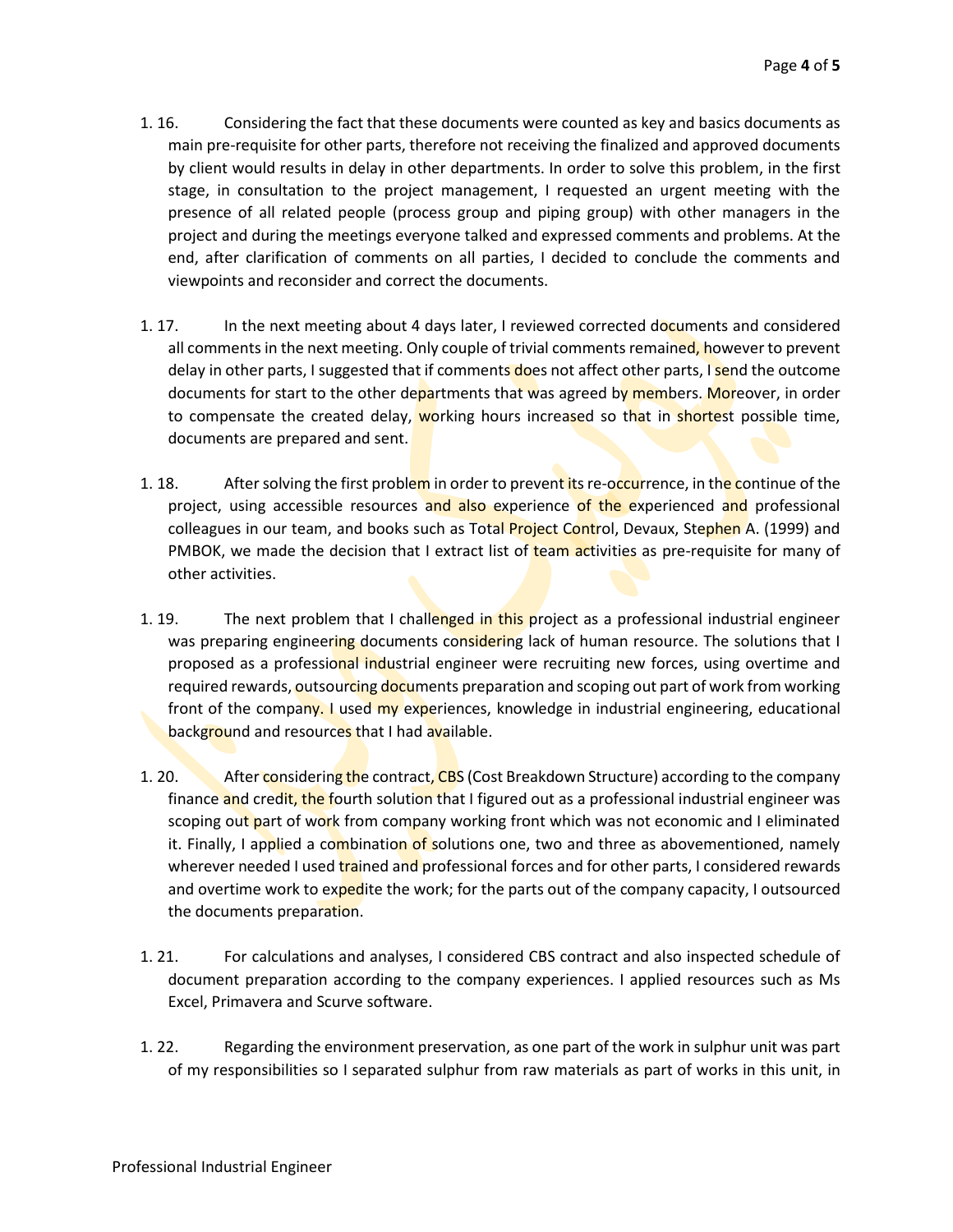case if I did not prepare engineering documents on a timely manner, finally it could result in environmental problems from sulphur burning as non-recoverable materials.

1. 23. For the abovementioned problem inspection and study, as industrial engineer – planning expert, I attended different meetings with the project manager and also directing manager that finally I prepared WBS with an optimized structure and proportionate to the project and company work. Moreover, for a better perspective, I participated in meetings with company engineering manager and also different engineering departments leads including process, mechanical, civil, electrical and instrumentations as main responsible authorities in preparing documents. In these meetings, I prepared an estimation of man-hours required along with man-hours.

#### Summary

- 1. 24. My suggestion was instead of 100% completion of documents and then sending them, we prepare them with minimum 80% accuracy and send it as 00 revisions to client that had two advantages, first we would be informed from client comments in earlier time and second speed in sending the documents and obtaining work progress that had both practical positive effect and psychological effect on client and us as contractor.
- 1. 25. For the purpose of clarification and better understanding of the problem and finding the best solution as graph, I used Primavera software and modelled it. Then I extracted bottlenecks and also using accessible solutions sent the results in the form of a report to project manager.
- 1. 26. The project overall speaking was a successful one in design not considering the delay problems I mentioned in background that was not our fault. I care about team work especially in consultation and after all I learnt that team review and experienced people comments really work.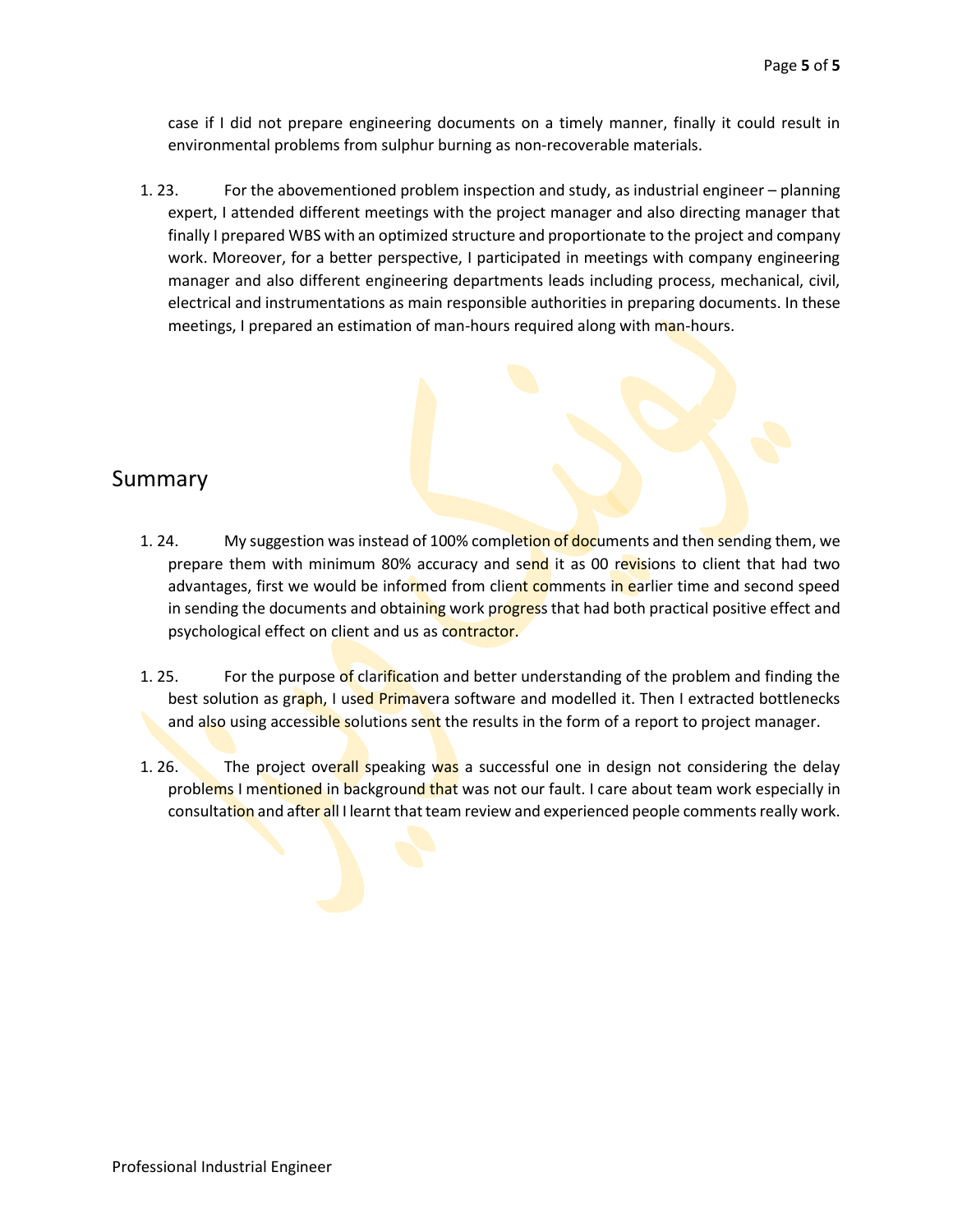# Introduction

3. 1. *////////////////,* I worked for /////////////// which has office in /////////////// Project manager was Mr. /////////////////////////// and the project name was ////////////////////////////// located in the site of The ////////// field in the ////// /////////////////. Client of project was ////////////////////////// and total duration of project according to the contract was 2 years. I was present in the project for a term of 1 year and I was industrial engineer in charge of planning and control of project. I worked for on a full time basis and as a professional industrial engineer. May 201// to Jan. 201///, was the time that I worked in this project or the project performance period. This project started in April 201/// and completed in April 201////// ///// year.

# Background

- 3. 2. The ///////// of offshore platforms deals with the changes necessary on SPP1 and SPD1 platform topsides and SPB1 bridge in between to raise the production from 800 MMSCFD (average current production assumed) to a minimum of 1 000 MMSCFD, all the production coming now from SPD1. In the case of any lack/decrease of production from SPD1, a part of the production could be delivered from SPD2.
- 3. 3. The main changes for REVAMPING on SPP1 platform topsides consist of **//////;** Slug Catcher: Change internals; Level control valves: Change control valves on produced water & condensate services. Dehydration inlet separator: Change internals, Gas coolers -Condensate coolers: Change heat-exchanger vessel with suitable material (corrosion issue), Glycol coolers: change heat-exchanger vessel for higher duty, Glycol / Glycol Heat-Exchangers :Change for higher duty, Glycol contactor: Change internals, Glycol regeneration unit: upgrade to increase TEG flowrate to 14.6 t/h, Glycol regeneration unit: Add charcoal filters, Glycol reboiler heater: Change for higher duty, Glycol booster & recirc pumps: Change for higher duty piping: necessary piping works including connection of new 16 inch production header from SPD1.
- 3. 4. Project manager of this project as was my manager in my ex working place and considering his satisfaction from my work, he invited me on this project as industrial engineer in charge of planning and control for cooperation. Considering that my specialty was industrial engineering, I was assigned the following duties and responsibilities:
	- Preparing WBS of project according to the contract and working items and getting them with the supervision system and client for the purpose of monitoring the activities
	- Preparing overall schedule of project considering the contract content
	- Preparing overall plan and preparing S curve of project progress percentage according to the time determined in the contract
	- Preparing internal formats of human resources report and machineries report as well as report of completed activities on a daily basis separated by each discipline and providing them to the units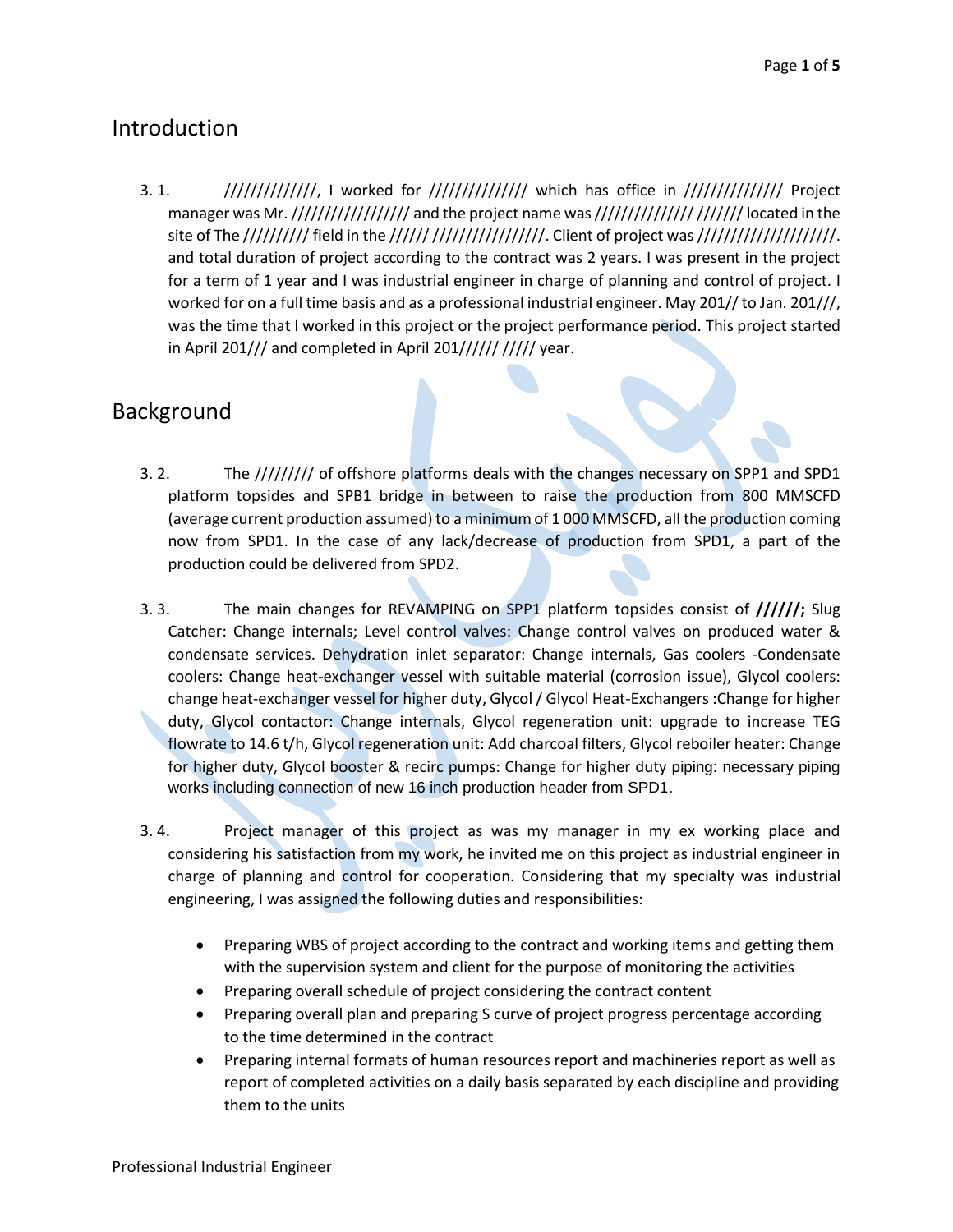- Preparing weekly, biweekly, and monthly reports to be presented to the client and supervising system with the formats as requested by client of project
- Working in team and attending meetings as required
- Using industrial engineering software for different purposes in the project
- 3. 5. Organizational chart of the project was as following; I cooperated in planning as industrial engineering:

# Personal Engineering Activity

- 3. 6. During the first stage as start up, I collected information; before formally visiting the site, in order to get introduced with generalities of the project, I requested for contract and studied all its aspects. After classification of document, I revised schedule plan which was prepared at the time of tender; I also followed and participated in meetings with executive departments such as mechanical, structural, piping, electrical, instrumentations, quality control and HSE so that not only I coordinate with them my future activities but also I understand their working methods and develop better communication within the team and get properly introduced to them myself.
- 3. 7. In the schedule plan of the project during the tender time, some factors such as safety, climatic condition and etc. were not considered. During the execution time of the project, considering that HSE factors such as welding and cutting on the platform which required providing proper conditions to prevent sparks coming from it were not considered resulted in prolongation of execution time more than the anticipated one and result in delay of project execution process.
- 3. 8. Moreover, during the days that the sea was stormy, and sea waves did not let relative stability for vessel in addition to platform preparation for accommodation and storage and transfer of equipment to platform, practically in those days, it was not possible to conduct the project activities. In order to prevent work stoppage in bad climatic conditions and considering the fact that prediction of climatic conditions of the week ahead was accessible, I suggested project manager that during days with bad weather, we station personnel on the platform form day before so that on the days that vessel had to cast off and cut with the platform, people were on the deck and work is not stopped. I suggested these people stay on the vessel a night before as their lack of presence would stop the entire works and activities of the project.
- 3. 9. For parts that required welding, and cutting in special conditions such as covering the area with fireproof tarpaulins and lack of tarpaulins on the platform, I suggested that until tarpaulins are supplied, we transfer parts that have the capacity of displacement on the vessel and welding and cutting operations are done so that I save time. I suggested this as a professional industrial engineering caring about time saving in project. In studying of the project problems, I looked for different alternatives; I applied experiences of other professional engineers at work. I cared about the time and costs of the activities and looked for plans and activities saving time and cost in project.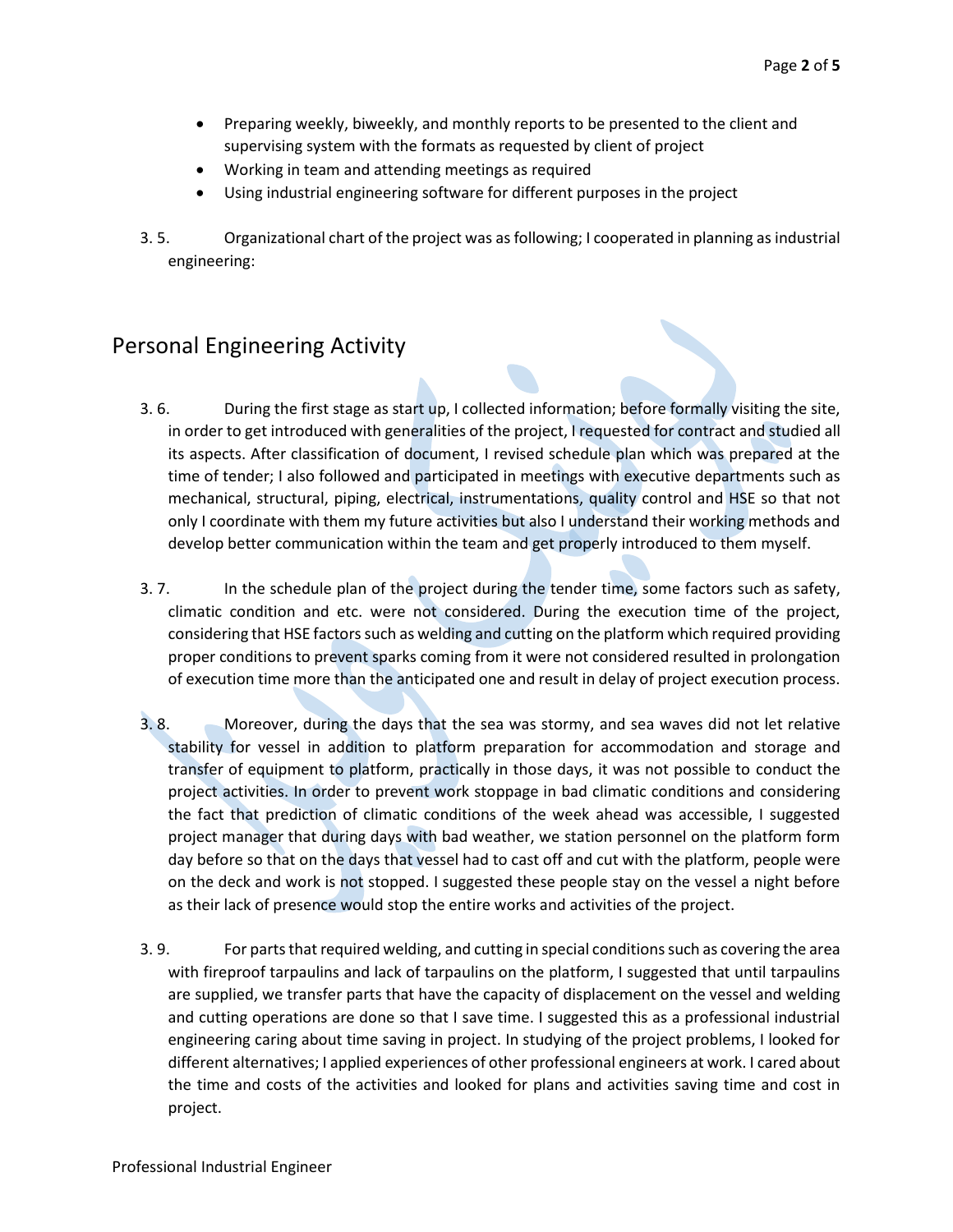- 3. 10. For better understanding of the conditions of the project, I followed up and attended in meetings with HSE managers and executive managers of client for better interaction and coordination of operations and in order to expedite the operations execution in a safe manner. Some of the manufactured items did not reach to the site and I had to ask for some meetings for solution of this problem. Considering lack of discipline and order as well as incoordination of work multiplied with sanctions in import of cargos purchased from abroad including items such as high size valves and circulation pumps, there were delays that came up in schedule plan of project. I was assigned by project manager during that specific meeting to think out of executive solutions to minimize delays and their impacts and find solutions to continue the works without installation of some equipment that we were pretty sure of their delays.
- 3. 11. There were limitations that resulted sometimes in stoppage of work that some of them that I have listed include the ones emanating from climate that resulted in hard sea conditions for working. Considering the fact that work was on equipment in a well that was in service from before and was one of the country's gas supplying sources; therefore, the only possible time for doing the project was summer since at that time gas consumption rate had a drop. Therefore, I planned for such activities performance in summer time as the ripe time.
- 3. 12. As a professional industrial engineer, I prioritized the executive activities of the project. I used opened parts from project site. There was the possibility to delay some of the operations without making negative impact on re-commissioning of the platform comparing to before. I planned different tasks prioritized according to a time sheet plan for the project.
- 3. 13. Following the order of project manager, I was assigned to coordinate between different units including executive, QC, procurement and other units so that using the existing facilities, I find executive solutions to prevent delays in re-commissioning of the platform. After a meeting that I held with procurement unit experts of the project, I identified equipment that reached the platform after determined time for commissioning. I obtained list of items and in separate format, I identified components required for commissioning different parts. I held a meeting with QC departments and executive department so that I identified re-usable equipment.
- 3. 14. I inspected the documents and in order to get a better comprehension of the equipment use and their displacement in the project procedure, I performed inspection and studied the procedures and project drawings including P&ID. For prioritization of installation stages, I used Primavera software and I prepared a diagram after that indicated overlap of required equipment, site used equipment and critical items as following: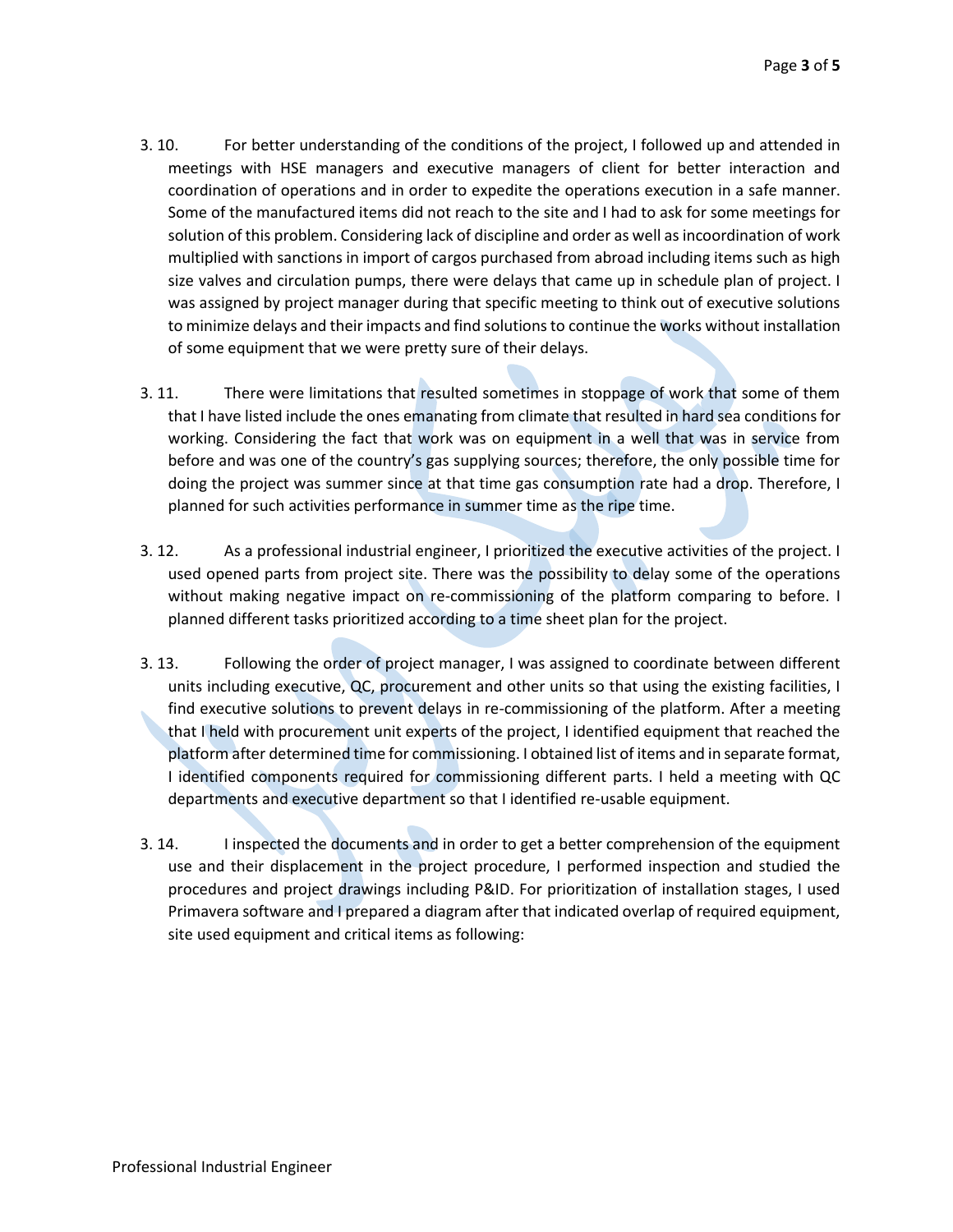

- 3. 15. For some of the valves including several types of valves, there was no overlap and for this reason, I was assigned by project manager to negotiate with client and find this equipment in similar projects that did not have priority or were in the stock. Fortunately, I found a list on the side of client as existing items in POGC company warehouse that was main client of project and I was assigned as supply coordination expert for these items. In fact I managed inventories and materials application in the project as a professional industrial engineer.
- 3. 16. As I mentioned before, considering the fact that extracted gas from this project supplied part of Iran different regions gas consumption and any kind of delay in commissioning would result in local problems and in cold areas making problem in danger of cold weather specifically resulting in negative social impacts on the national scale. Moreover, if the project did not commission on a timely manner, regions with shortage of gas had to use from alternatives such as gasoline, oil or wood that would have resulted in wider damages on the environment and ecosystem and production of poisonous gases. I as a professional industrial engineer dealt with the above mentioned challenges regarding environment, society and safety.

# Summary

3. 17. I worked in a very good cooperation with QC, project engineers and procurement department of the project as a professional industrial engineer. Always after I investigated the problems I proposed solutions using my knowledge in industrial engineering and my previously obtained understanding in the field. The project though faced some delays and excessed the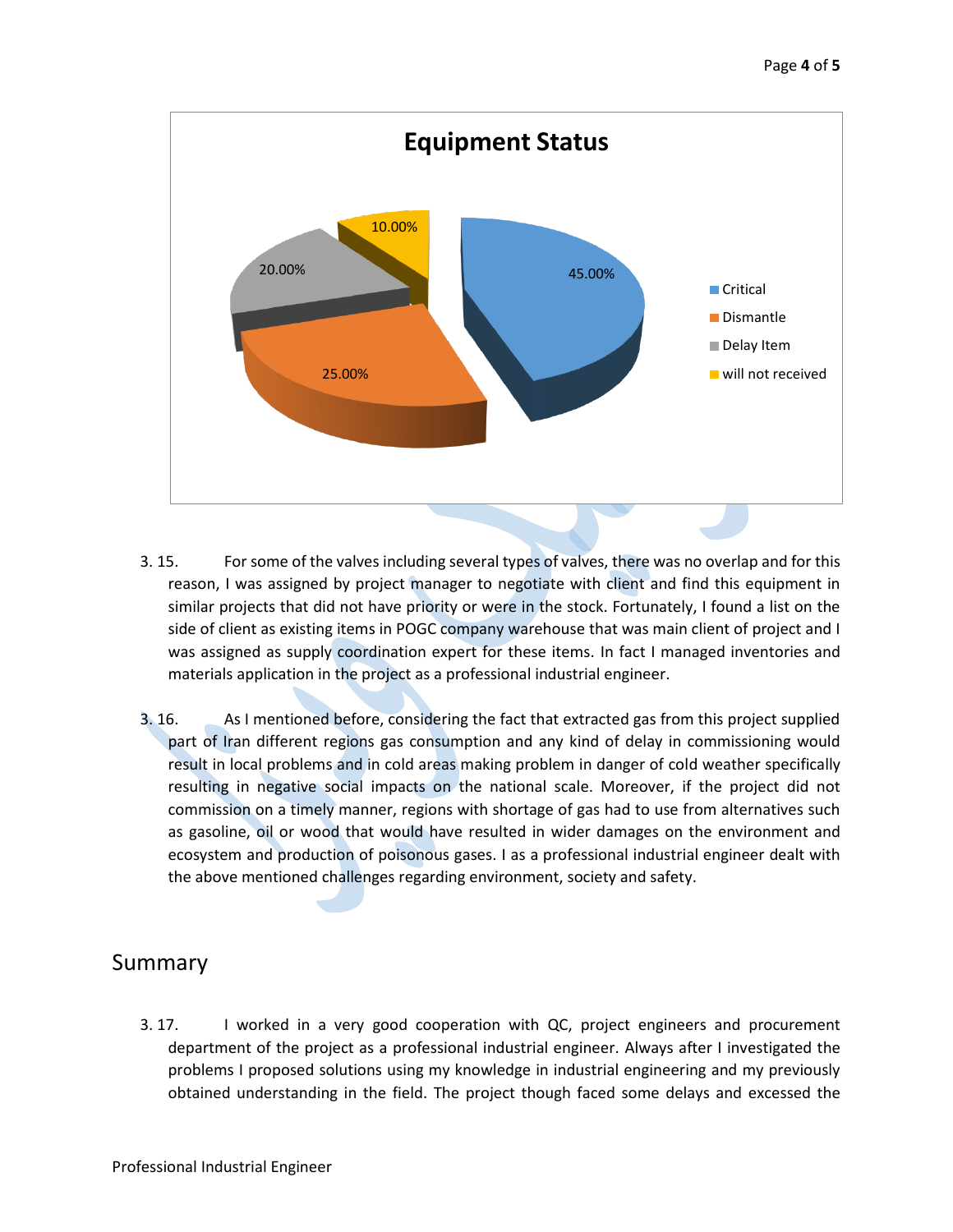estimated costs, my utmost effort as a professional industrial engineer was to reduce the costs on other parts to compensate and manage the costs and budget. This project for me as an almost fresh industrial engineer at those times was a great achievement and I could tackle many problems and I believe that it opened new insights for my future engineering activities as a professional in the filed.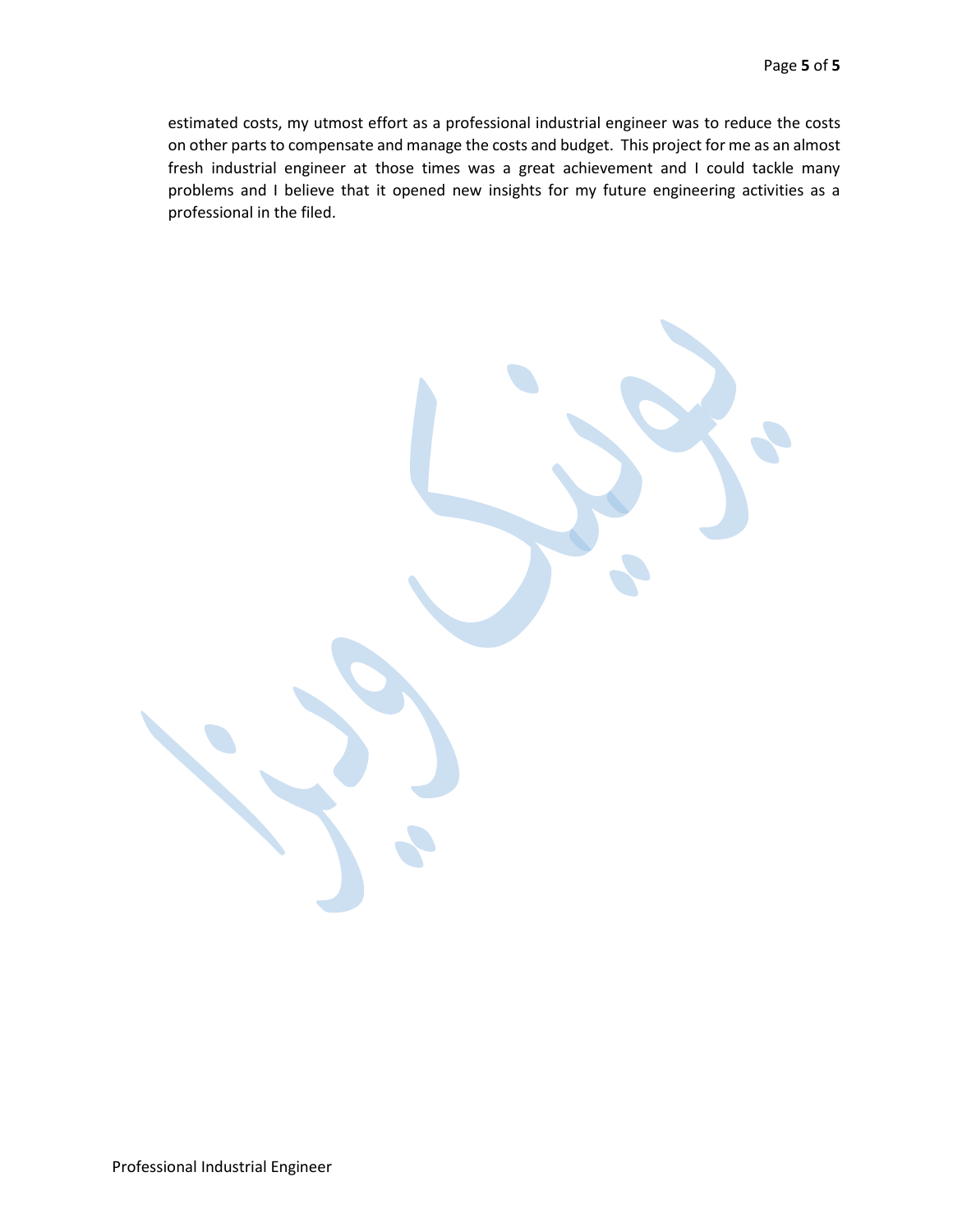# Introduction

- 2. 1. As an industrial engineer, I worked for ///////////// Company which has office in /////////////; /////////////// manager and project manager was Ms//////////////// and the project call is engineering, purchasing, manufacturing, transportation and installation of cooling tower. The project had multiple sites in different locations all over /////////////. Client of project was different industries including petroleum, gas, petrochemical companies and copper industries and etc.
- 2. 2. Contractor of project was /////////////////////// Company and the total duration of project according to the magnitude of project was more than 6 months. For a period more than 3.5 years I worked in this project and as industrial engineer my position was in planning and control of project. Since Feb. 2013, I have been working in this project and ////////////////// Company as a full time industrial engineering professional. Project is still under process.

# Background

- 2. 3. Project is design, manufacturing and installation of industrial cooling towers with capacity of over 300 cubic meters. Considering my good working resume and also my good scores in the company entrance exams, I was invited to work in  $////////$  as industrial engineer – planning and control considering my expertise which was industrial engineering.
- 2. 4. As a professional industrial engineer, I handled variety of engineering responsibilities in this project including but not limited to following:
	- ➢ Cooperating and supervising on the definition of works breakdown structures and project activities
	- $\triangleright$  Preparing project primary plan according to the subject and contract description with observation of time period as mentioned in contract and obtaining approval from client
	- $\triangleright$  Control, follow up and monitoring on physical progress and temporal progress of working teams' activities
	- $\triangleright$  Preparing management and project progress reports
	- $\triangleright$  Supervising and control of performance on all personnel
	- ➢ Participating in intra organizational meetings and providing required reports
	- $\triangleright$  Coordination and communication between client
	- $\triangleright$  Preparing projects invoices according to contract with client
- 2. 5. Objective of project was supplying required cooled water for production units and the organizational chart is as following in this project that I worked as a professional industrial engineer: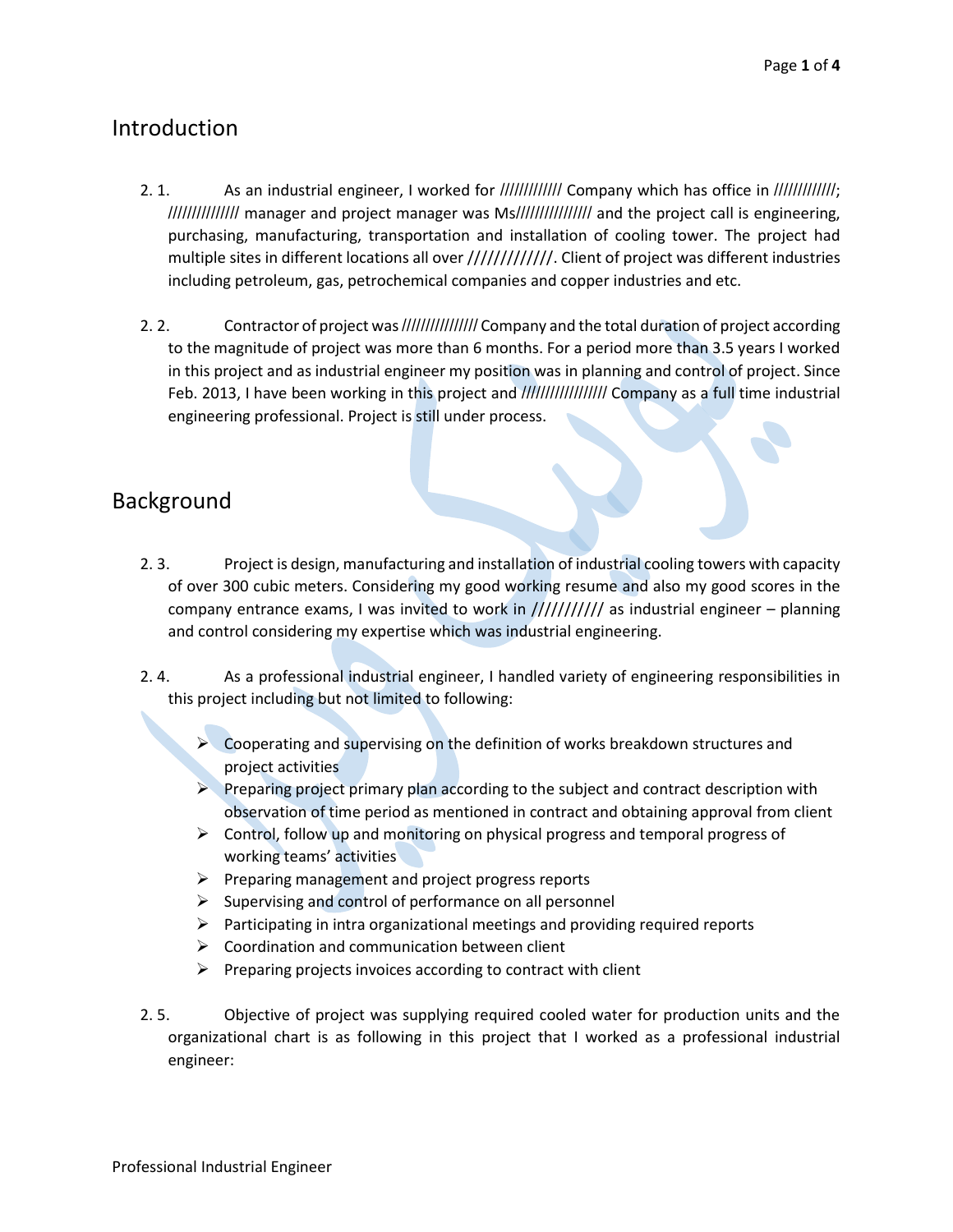

# Personal Engineering Activity

- 2. 6. As the first step, I started my activities by collecting information as project control and planning expert from beginning of preparing tenders up to execution of project. I was control expert in project from proposal presentation to full execution of project. In order to get informed of the work, I studied project documents that I had received from clients such as material requisition, procedures, project specification and standard drawings.
- 2. 7. The first problem in the project was lack of discipline and classification of documents and lack of supervision on the personnel performance. Considering lack of proper classification and maintenance of documents and also since job descriptions were not clearly defined, in some cases there were parallel performance of works and in some cases even documents were sent mistakenly; other revisions were sent.
- 2. 8. As an experienced industrial engineer, I prepared information databanks using Microsoft Access software or SQL Server and or by purchasing document classification software from pertinent software corporations. Considering mismatch of pre-designed software as designed by software corporations with this company needs and classification method and also high costs of purchasing such software, I decided to prepare this databank inside the company. Amongst the software such as SQL and Access and considering better introduction of personnel with Access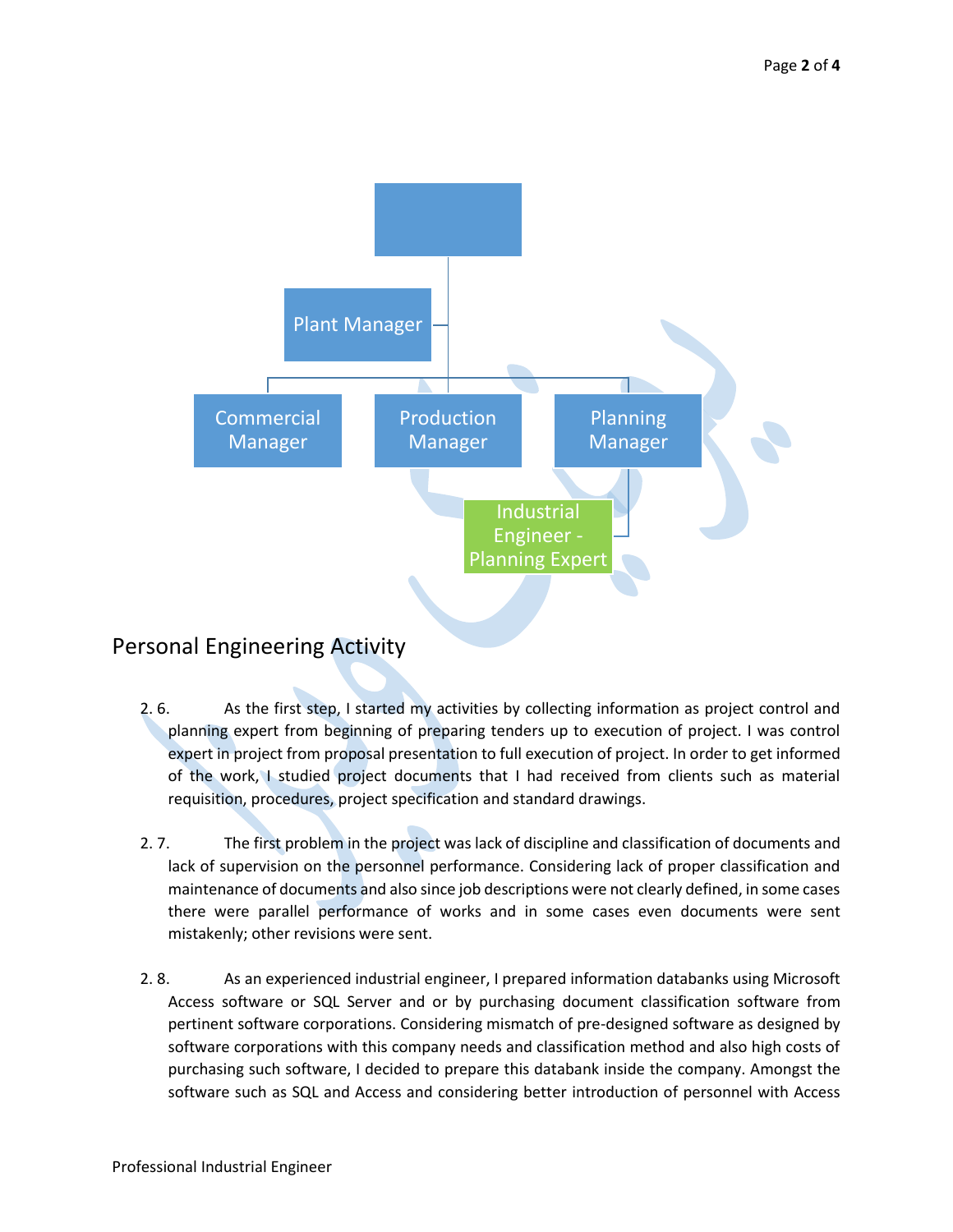software and also considering that it was user friendly, I decided to prepare the data bank using MS Access software. I applied from my computer technology knowledge, internet, Google search as well as comprehensive instructions booklet of Access.

- 2. 9. Considering proper electronic classification of documents, I prevented printing and considering lesser use of paper, one of my professional engineering acts in this project was preserving the environment this way. I developed proper as required communication to other departments and communicated to IT management for infrastructure preparation. I communicated to directing manager in order to verify execution of software in the company and trained personnel for use of the software using my mentoring and training skills as a professional and experienced engineer.
- 2. 10. The company lost many of projects that they wanted to win in tenders considering of being single source. According to the facts that I found out that for estimation of price of some of the items such as FRP (fiberglass) parts of project, only one single source was used for inquiry and high costs of vendor and putting some costs on the items result was that final price of the project became really high and final price in some cases was about two times rival attendants in tenders that mainly resulted in losing tenders by the company. I held meeting with the authorities for discussing this problem further.
- 2. 11. In order to reduce the final costs of cooling towers construction using fiberglass structure, I decided to create fiberglass parts production line in the plant after several meetings we had with management. I studied all aspects, and in this regard, I conducted various studies, inspections, researches and consultations to other production lines in other plants so that, I prepared a comprehensive report for as such purpose.
- 2. 12. In order to reduce the final costs for construction of cooling towers using fiberglass structure, in cooperation to design team, after estimating expenses and costs of commissioning, in cooperation to fiberglass manufacturing company, we started manufacturing required machineries for production of required profiles.
- 2. 13. After financial estimation, I selected 3 models of machines as final options. Then I along with plant production manager prepared a layout for feasibility study of placement of machineries in the plant that considering size and production method of each of machines, we selected two models. Then I consulted to design team regarding quality of output production of each of machines that finally mentioned machine after preparing all reports and providing them to the company management and obtaining their approval, the considered one was selected. I applied resources such as standard of designing cooling towers (CTI). To solve the mentioned problem, I used Excel for estimating costs and preparing diagrams of financial comparison and I used AutoCAD also.
- 2. 14. I worked jointly with other members of the team also; I worked with project quality control and design team superintendent for technical feasibility study; I had a great team work